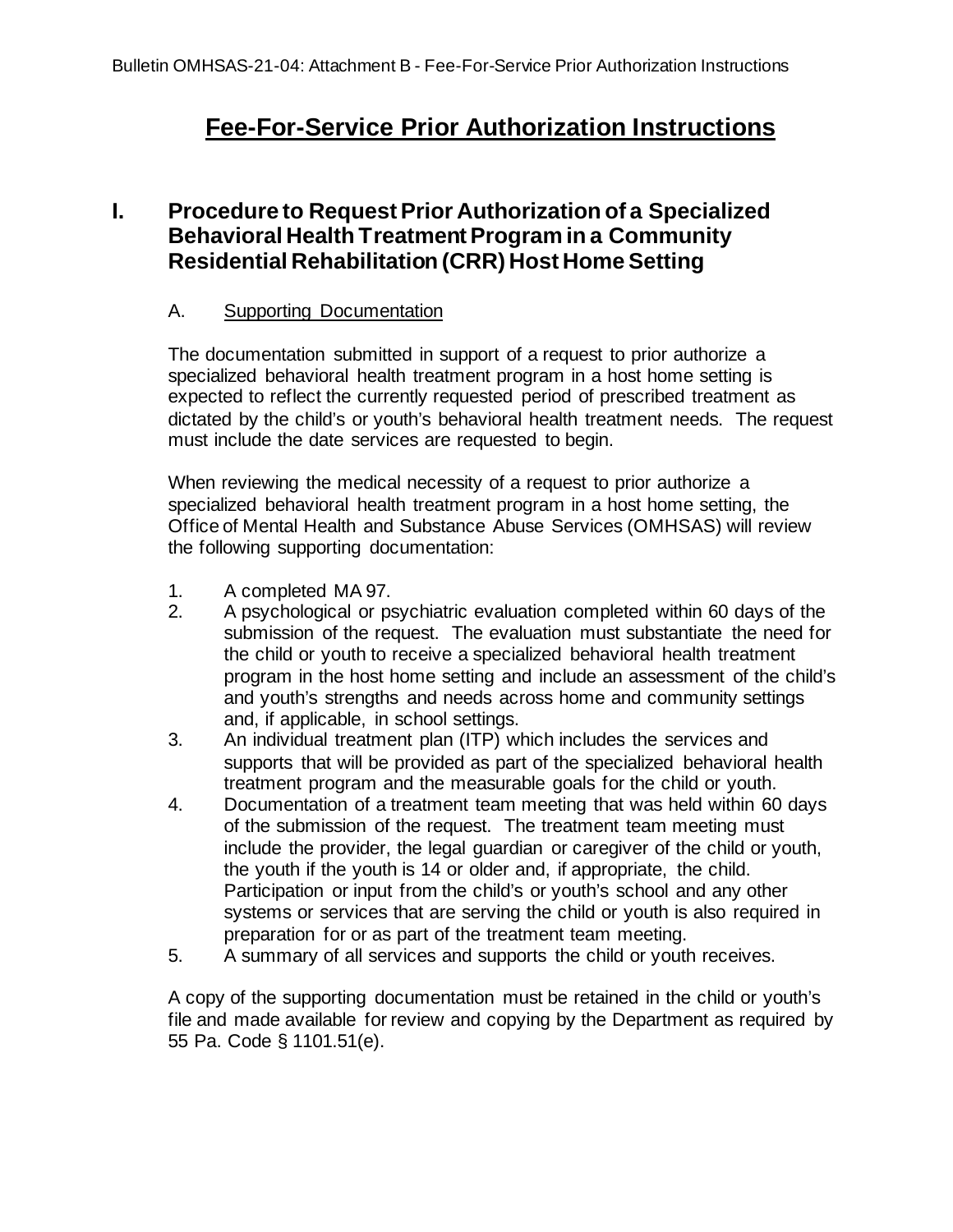### B. Submission Address

The completed packet of prior authorization request information must be sent to:

Outpatient Prior Authorization (PA)/1150 Waiver Services P.O. Box 8188 Harrisburg, Pennsylvania 17105-8188

#### C. Review of Documentation for Medical Necessity

When evaluating a request for a specialized behavioral health treatment program in a host home setting, the determination of whether the requested services are medically necessary will take into account all of the following:

- 1. Whether the documentation supports the child's or youth's need for a specialized behavioral health treatment program while residing in a host home;
- 2. Whether the documentation supports that the number of months of specialized behavioral health treatment requested are needed to address the child's or youth's identified therapeutic needs; and
- 3. Whether the documentation supports that the requested services will increase coping strategies and support skills development to promote positive behaviors with the goal of stabilizing, maintaining or maximizing functioning of the child or youth

## D. Effective Date of Approval

OMHSAS will review all complete requests for prior authorization of services and issue a decision within 21 days of receipt of the request. If OMHSAS fails to issue a decision within 21 days of receipt of the request, the request for services is deemed approved.

Requested services determined to be medically necessary will be approved as follows:

• If the request is received before services are initiated, or before an existing authorization for services expires, OMHSAS will approve medically necessary services as of the begin date of service for the new request period.

Example: If the services are to begin May 1, and the provider's request is received by OMHSAS by April 15, OMHSAS will approve medically necessary services effective May 1.

• If the request is received after the services are initiated, OMHSAS will authorize medically necessary services effective the date the submitted information is received. Payment will not be made for any services rendered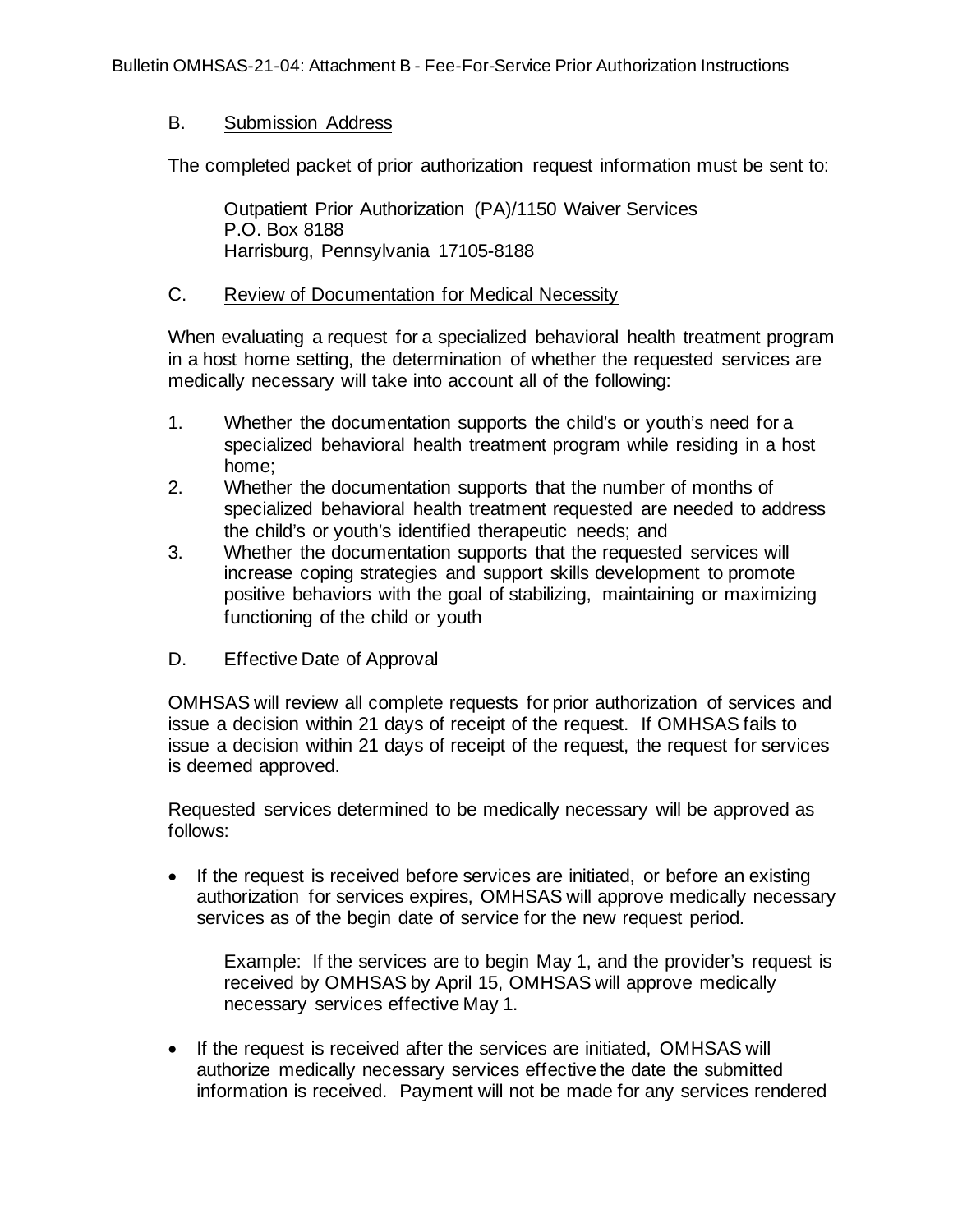prior to the date approved by OMHSAS. These services are noncompensable.

Example: Services are initiated April 1, but OMHSAS does not receive the request to prior authorize the services until April 17. OMHSAS will approve the medically necessary services effective April 17. Services rendered between April 1 and April 16 are not eligible for payment, as the services are non-compensable.

Note: Providers may not be paid for services if they provide services prior to receiving approval from OMHSAS.

#### E. Incomplete Requests

OMHSAS will review the request and issue a decision within 21 days. 55 Pa. Code § 1101.67(b). If OMHSAS receives a request for prior authorization of services that does not include the supporting documentation discussed above, OMHSAS will ask the provider for the missing documentation. If OMHSAS does not receive the missing documentation in sufficient time for OMHSAS to consider it within the time it has to issue a decision on the request to prior authorize services, the services will be denied.

If OMHSAS needs additional information to determine the medical necessity of the service, OMHSAS will ask the provider for the additional information needed to assist the medical review staff to reach a decision. If OMHSAS does not receive the additional information in sufficient time for OMHSAS to consider it within the time it has to issue a decision on the request to prior authorize services, OMHSAS will make a decision based on the information it has received.

The provider will be notified if supporting documentation is missing or if additional information is needed and will be provided with the OMHSAS contact telephone and fax numbers to use to submit the additional information.

#### F. Notice of Decision and Right to Appeal

OMHSAS will issue a notice indicating its decision on the request to prior authorize services to the provider, prescriber, and the child or youth.

If the request for a specialized behavioral health treatment program in the host home setting is denied or the approved services are different from the services requested, the child or youth has the right to appeal OMHSAS' decision. The notice will advise the child or youth they have 30 days from the date of the prior authorization notice to submit an appeal and that the appeal should be submitted in writing and mailed to the address listed on the notice or faxed to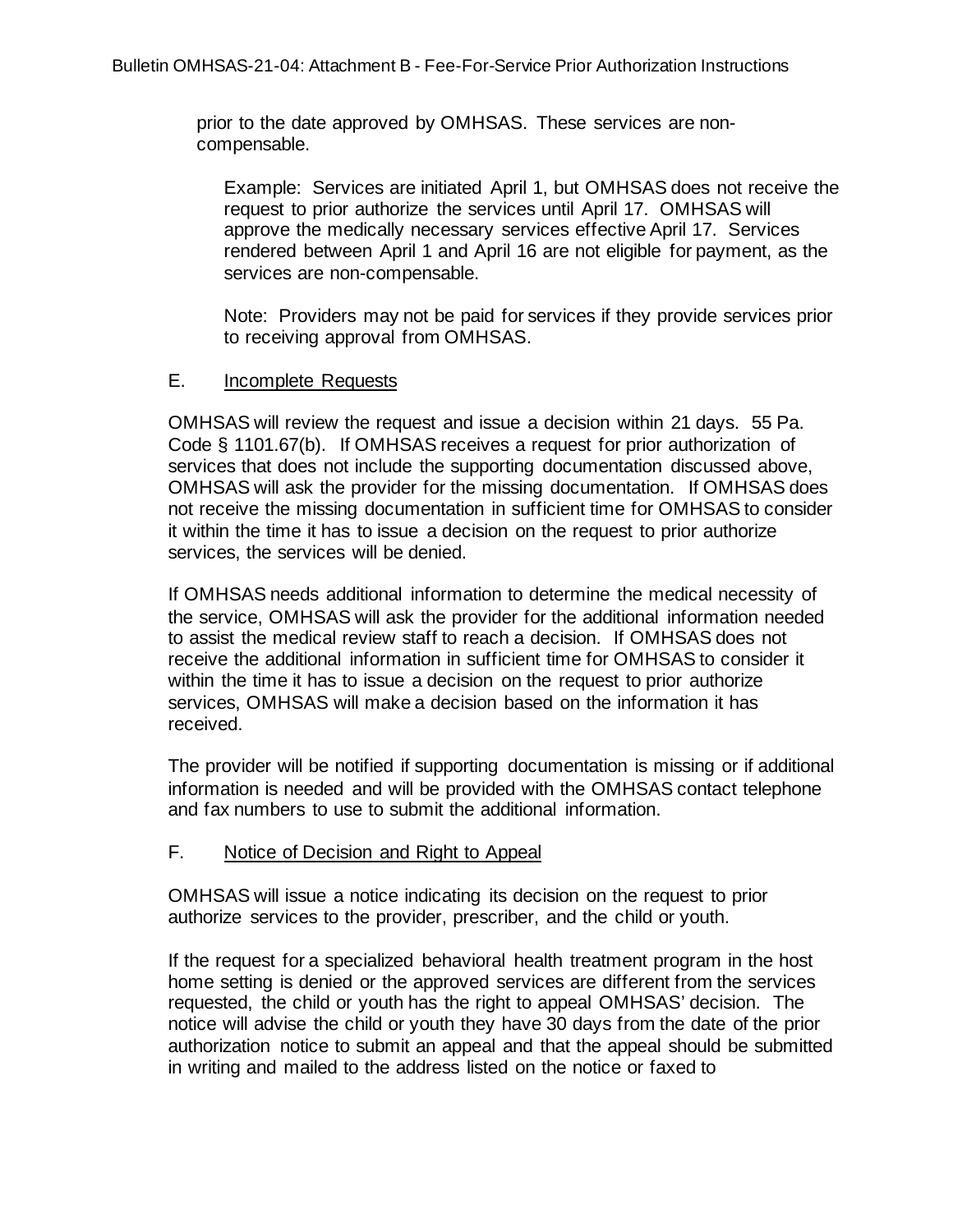717-265-8834. If the child or youth has been receiving services and the services are being reduced, changed, or denied and an appeal is faxed to 717-265-8834 or postmarked within 10 days of the date of the notice, the services will continue until a decision is made on the appeal.

# **II. Procedures to Request Prior Authorization for Continuation of a Specialized Behavioral Health Treatment Program in a CRR Host Home Setting**

The documentation submitted in support of a request to prior authorize continuation of a specialized behavioral health treatment program in a host home setting is expected to reflect the currently requested period of prescribed treatment as dictated by the child's or youth's, behavioral health treatment needs.

When reviewing the medical necessity of a request to prior authorize continuation of a specialized behavioral health treatment program in a host home setting, OMHSAS will review the following supporting documentation:

- 1. A completed MA 97.
- 2. A psychological or psychiatric evaluation completed within 60 days of the submission of the request. The evaluation must substantiate the need for the child or youth to continue to receive a specialized behavioral health treatment program in the host home setting and include an updated assessment of the child's are youth's strengths and needs across home and community settings and if applicable in school settings.
- 3. An ITP which includes the services and supports that will be provided as part of the specialized behavioral health treatment program, the measurable goals for the child or youth, and the child's or youth's progress towards meeting the child's or youth's goals.
- 4. Documentation of a treatment team meeting that was held within 60 days of the submission of the request. The treatment team meeting must include the provider, the legal guardian or caregiver of the child or youth, if the youth is 14 or older and, if appropriate, the child. Participation or input from the child's or youth's school and any other systems or services that are serving the child or youth is also required in preparation for or as part of the treatment team meeting.
- 5. A summary of all services and supports the child or youth receives.

This information must be sent to the following address at least 30 days prior to the expiration of the current authorization:

Outpatient Prior Authorization (PA)/1150 Waiver Services P.O. Box 8188 Harrisburg, Pennsylvania 17105-8188